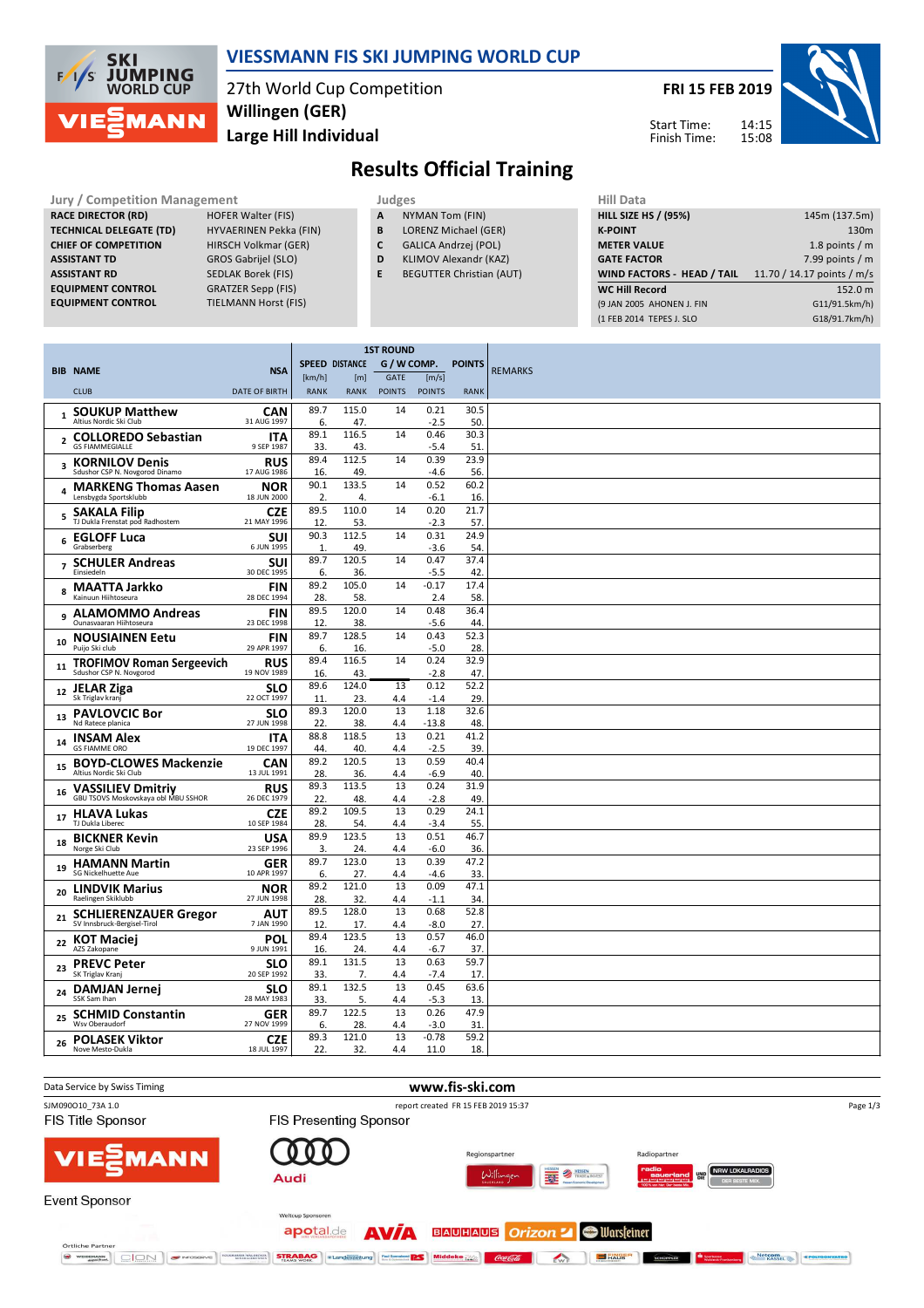

### **VIESSMANN FIS SKI JUMPING WORLD CUP**

27th World Cup Competition **Large Hill Individual Willingen (GER)**

**FRI 15 FEB 2019**

14:15 15:08 Start Time: Finish Time:



# **Results Official Training**

|    |                                                              |                           |             |                       | <b>1ST ROUND</b> |                   |               |                |
|----|--------------------------------------------------------------|---------------------------|-------------|-----------------------|------------------|-------------------|---------------|----------------|
|    | <b>BIB NAME</b>                                              | <b>NSA</b>                |             | <b>SPEED DISTANCE</b> | G / W COMP.      |                   | <b>POINTS</b> | <b>REMARKS</b> |
|    |                                                              |                           | [km/h]      | [m]                   | GATE             | [m/s]             |               |                |
|    | <b>CLUB</b>                                                  | <b>DATE OF BIRTH</b>      | <b>RANK</b> | <b>RANK</b>           | <b>POINTS</b>    | <b>POINTS</b>     | <b>RANK</b>   |                |
| 27 | <b>HULA Stefan</b><br>KS Eve-nement Zakopane                 | POL<br>29 SEP 1986        | 89.4<br>16. | 121.0<br>32           | 13<br>4.4        | $-0.49$<br>6.9    | 55.1<br>22.   |                |
| 28 | <b>HOERL Jan</b>                                             | AUT                       | 88.7        | 117.5                 | 13               | 0.76              | 33.0          |                |
|    | SC Bischofshofen                                             | 16 OCT 1998               | 46.         | 42                    | 4.4              | $-8.9$            | 45.           |                |
| 29 | <b>NAKAMURA Naoki</b><br>Tokai Univ.                         | JPN<br>19 SEP 1996        | 89.1<br>33. | 107.0<br>57.          | 13<br>4.4        | $-0.26$<br>3.7    | 26.7<br>52.   |                |
| 30 | KASAI Noriaki                                                | JPN                       | 88.9        | 98.5                  | 13               | $-0.06$           | 8.5           |                |
|    | Tsuchiya Home Ski Team                                       | 6 JUN 1972<br>JPN         | 41<br>89.5  | 59.<br>129.5          | 4.4<br>13        | 0.8<br>0.88       | 59.<br>53.2   |                |
| 31 | <b>ITO Daiki</b><br>Megmilk Snow Brand Ski Team              | 27 DEC 1985               | 12.         | 10.                   | 4.4              | $-10.3$           | 26.           |                |
| 32 | <b>FANNEMEL Anders</b><br>Hornindal II                       | <b>NOR</b><br>13 MAY 1991 | 89.9<br>3.  | 124.5<br>22           | 13<br>4.4        | 0.52<br>$-6.1$    | 48.4<br>30.   |                |
| 33 | <b>ASCHENWALD Philipp</b>                                    | AUT                       | 89.2        | 122.5                 | 13               | 0.29              | 47.5          |                |
|    | SC Mayerhofen-Tirol                                          | 12 NOV 1995               | 28.         | 28.<br><b>DNS</b>     | 4.4              | $-3.4$            | 32.           |                |
| 34 | <b>AMMANN Simon</b><br><b>SSC Toggenburg</b>                 | <b>SUI</b><br>25 JUN 1981 |             |                       |                  |                   |               |                |
| 35 | <b>FETTNER Manuel</b><br>SV Innsbruck-Bergisel-Tirol         | AUT<br>17 JUN 1985        | 89.4        | 107.5                 | 13               | $-0.18$           | 26.4          |                |
|    | <b>HAYBOECK Michael</b>                                      | AUT                       | 16.<br>89.8 | 56.<br>142.5          | 4.4<br>13        | 2.5<br>0.68       | 53.<br>78.9   |                |
| 36 | UVB Hinzenbach-Oberoesterreich                               | 5 MAR 1991                | 5.          | 1.                    | 4.4              | -8.0              | 3.            |                |
| 37 | <b>SEMENIC Anze</b><br><b>NSK TRZIC FMG</b>                  | <b>SLO</b><br>1 AUG 1993  | 89.3<br>22. | 130.5<br>9.           | 12<br>8.8        | $-0.06$<br>0.8    | 70.5<br>9.    |                |
| 38 | <b>FREITAG Richard</b>                                       | GER                       | 89.4        | 140.5                 | 12               | 0.41              | 82.9          |                |
|    | SG Nickelhuette Aue<br><b>WOLNY Jakub</b>                    | 14 AUG 1991<br>POL        | 16.<br>88.4 | 2.<br>129.0           | 8.8<br>11        | -4.8<br>0.49      | 2.<br>65.7    |                |
| 39 | LKS Klimczok Bystra                                          | 15 MAY 1995               | 54.         | 14.                   | 13.2             | $-5.7$            | 12.           |                |
| 40 | <b>KOBAYASHI Junshiro</b><br>Megmilk Snow Brand Ski Team     | JPN<br>11 JUN 1991        | 88.6<br>47. | 137.5<br>3.           | 11<br>13.2       | 0.75<br>-8.8      | 77.9<br>4.    |                |
| 41 | <b>AALTO Antti</b>                                           | <b>FIN</b>                | 88.4        | 110.5                 | 11               | 0.01              | 38.0          |                |
|    | Kiteen Urheilijat                                            | 2 APR 1995                | 54.<br>88.1 | 52<br>116.5           | 13.2<br>11       | $-0.1$<br>0.42    | 41<br>44.0    |                |
| 42 | <b>SATO Yukiya</b><br>Megmilk Snow Brand Ski Team            | JPN<br>19 JUN 1995        | 58.         | 43.                   | 13.2             | $-4.9$            | 38.           |                |
| 43 | <b>PREVC Domen</b><br>Sk Triglav kranj                       | SLO<br>4 JUN 1999         | 88.5        | 127.0                 | 11               | 0.82              | 58.2          |                |
|    | <b>PEIER Killian</b>                                         | <b>SUI</b>                | 50.<br>89.0 | 18.<br>129.5          | 13.2<br>11       | $-9.6$<br>$-0.07$ | 20.<br>73.3   |                |
| 44 | Vallee du Joux                                               | 28 MAR 1995               | 39.         | 10.                   | 13.2             | 1.0               | 7.            |                |
| 45 | <b>WELLINGER Andreas</b><br>Sc Ruhpolding                    | GER<br>28 AUG 1995        | 89.1<br>33. | 122.0<br>30.          | 11<br>13.2       | 0.32<br>-3.7      | 55.1<br>22.   |                |
| 46 | <b>HUBER Daniel</b>                                          | AUT                       | 88.6        | 125.0                 | 11               | 0.49              | 58.5          |                |
|    | SC Seekirchen-Salzburg<br><b>GRANERUD Halvor Egner</b>       | 2 JAN 1993<br>NOR         | 47.<br>88.6 | 20.<br>129.5          | 13.2<br>11       | -5.7<br>0.44      | 19.<br>67.2   |                |
| 47 | Asker Skiklubb                                               | 29 MAY 1996               | 47.         | 10.                   | 13.2             | -5.1              | 11            |                |
| 48 | <b>KLIMOV Evgeniy</b><br>GBU TSTOVS Moskovskaya obl Start Pe | <b>RUS</b><br>3 FEB 1994  | 89.0<br>39. | 131.0<br>8.           | 11<br>13.2       | 0.42<br>$-4.9$    | 70.1<br>10.   |                |
| 49 | <b>KOUDELKA Roman</b>                                        | <b>CZE</b>                | 88.2        | 116.0                 | 11               | 0.08              | 47.1          |                |
|    | LSK Lomnice nad Popelkou - Dukla                             | 9 JUL 1989                | 57.<br>89.1 | 46.<br>118.5          | 13.2<br>11       | $-0.9$<br>$-0.14$ | 34.<br>54.5   |                |
| 50 | <b>GEIGER Karl</b><br>SC 1906 Oberstdorf                     | <b>GER</b><br>11 FEB 1993 | 33.         | 40.                   | 13.2             | 2.0               | 24.           |                |
| 51 | <b>EISENBICHLER Markus</b><br><b>TSV Siegsdorf</b>           | GER<br>3 APR 1991         | 88.8<br>44. | 125.0<br>20.          | 11<br>13.2       | $-0.72$<br>10.2   | 74.4<br>6.    |                |
|    | <sub>52</sub> ZAJC Timi                                      | <b>SLO</b>                | 87.9        | 108.5                 | 11               | 0.13              | 33.0          |                |
|    | SSK Ljubno BTC                                               | 26 APR 2000               | 59.         | 55.                   | 13.2             | $-1.5$            | 45.           |                |
| 53 | <b>FORFANG Johann Andre</b><br><b>Tromsoe Skiklubb</b>       | <b>NOR</b><br>4 JUL 1995  | 88.5<br>50. | 129.0<br>14.          | 11<br>13.2       | 0.06<br>$-0.7$    | 70.7<br>8.    |                |
|    | <sub>54</sub> LEYHE Stephan                                  | <b>GER</b>                | 89.3        | 129.5                 | 11               | $-0.28$           | 76.3          |                |
|    | SC Willingen<br><b>JOHANSSON Robert</b>                      | 5 JAN 1992<br><b>NOR</b>  | 22.<br>88.9 | 10.<br>126.5          | 13.2<br>11       | 4.0<br>0.30       | 5.<br>63.4    |                |
| 55 | Soere Aal IL                                                 | 23 MAR 1990               | 41          | 19.                   | 13.2             | $-3.5$            | 14.           |                |
| 56 | <b>KUBACKI Dawid</b><br>TS Wisla Zakopane                    | POL<br>12 MAR 1990        | 89.3<br>22. | 123.5<br>24.          | 11<br>13.2       | $-0.08$<br>1.1    | 62.6<br>15.   |                |
|    | <sub>57</sub> ZYLA Piotr                                     | POL                       | 88.5        | 121.0                 | 11               | 0.25              | 54.1          |                |
|    | WSS Wisla                                                    | 16 JAN 1987               | 50.<br>88.5 | 32.<br>122.0          | 13.2<br>11       | $-2.9$<br>0.09    | 25.<br>57.7   |                |
| 58 | <b>KRAFT Stefan</b><br>SV Schwarzach-Salzburg                | AUT<br>13 MAY 1993        | 50.         | 30.                   | 13.2             | $-1.1$            | 21.           |                |